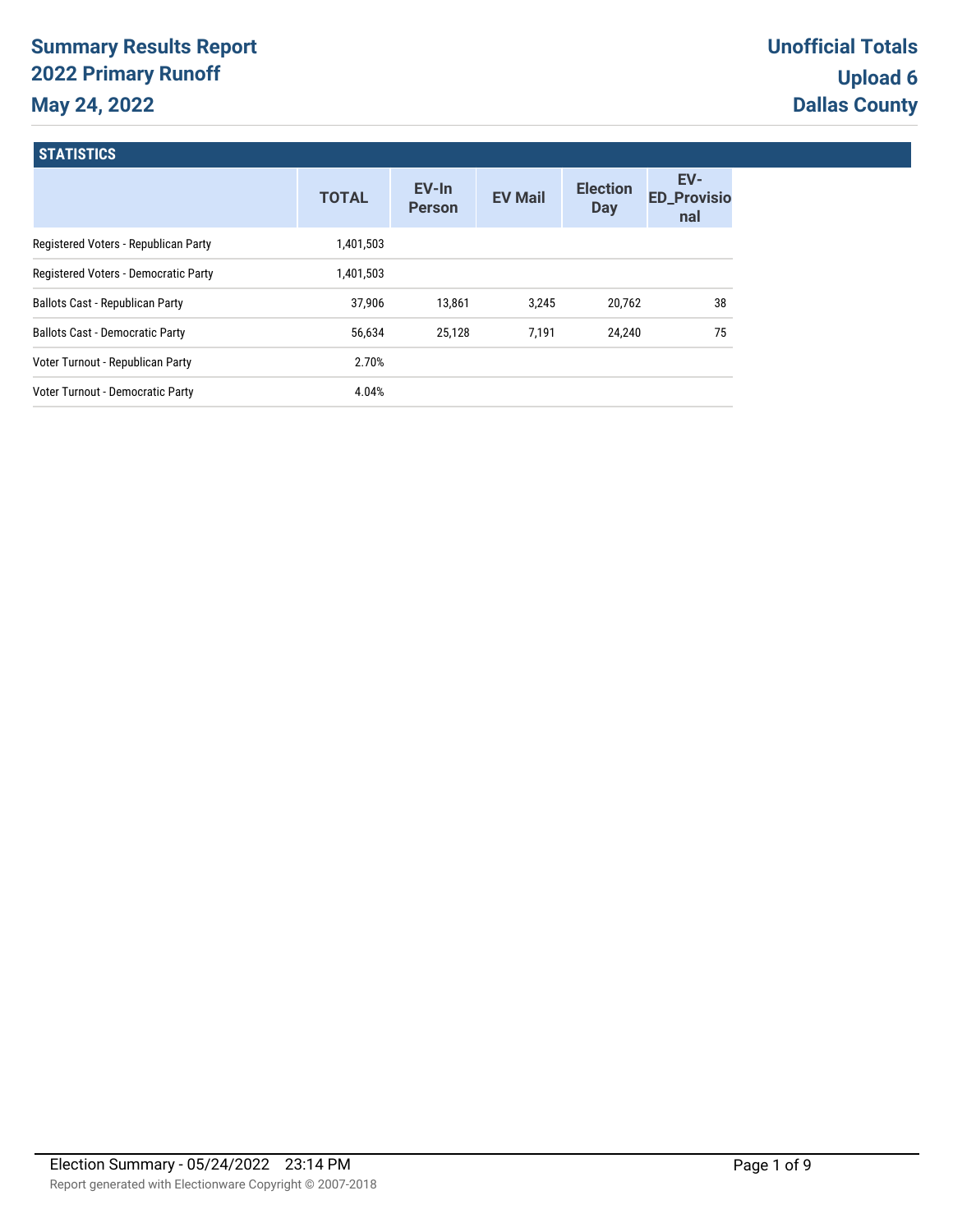# **REP Rep U.S. Congressional Dist 30 Rep Dist 30**

Vote For 1

|                          | <b>TOTAL</b> | VOTE %  | EV-In<br>Person | <b>EV Mail</b> | <b>Election</b><br>Day | EV-<br>ED_Provisio<br>nal |
|--------------------------|--------------|---------|-----------------|----------------|------------------------|---------------------------|
| James " J. Frank" Harris | 1,906        | 41.49%  | 698             | 62             | 1,143                  | 3                         |
| James Rodgers            | 2,688        | 58.51%  | 1,064           | 185            | 1,436                  | 3                         |
| <b>Total Votes Cast</b>  | 4,594        | 100.00% | 1,762           | 247            | 2,579                  | 6                         |

#### **REP Rep U.S. Congressional Dist 32 Rep Dist 32**

Vote For 1

|                         | <b>TOTAL</b> | VOTE %  | EV-In<br>Person | <b>EV Mail</b> | <b>Election</b><br><b>Day</b> | EV-<br><b>ED_Provisio</b><br>nal |
|-------------------------|--------------|---------|-----------------|----------------|-------------------------------|----------------------------------|
| Antonio Swad            | 5,361        | 56.63%  | 1,988           | 370            | 3,001                         | ŋ                                |
| Justin Webb             | 4,106        | 43.37%  | 1,378           | 316            | 2,409                         | 3                                |
| <b>Total Votes Cast</b> | 9,467        | 100.00% | 3,366           | 686            | 5,410                         | Ð                                |

# **REP Rep Attorney General Rep County Wide**

Vote For 1

|                         | <b>TOTAL</b> | VOTE %  | EV-In<br>Person | <b>EV Mail</b> | <b>Election</b><br><b>Day</b> | EV-<br><b>ED_Provisio</b><br>nal |
|-------------------------|--------------|---------|-----------------|----------------|-------------------------------|----------------------------------|
| Ken Paxton              | 20,549       | 54.44%  | 7,495           | 1,422          | 11,622                        | 10                               |
| George P. Bush          | 17,194       | 45.56%  | 6,307           | 1,805          | 9,054                         | 28                               |
| <b>Total Votes Cast</b> | 37,743       | 100.00% | 13,802          | 3,227          | 20,676                        | 38                               |

# **REP Rep Commissioner of the General Land Office Rep County Wide**

|                         | <b>TOTAL</b> | <b>VOTE %</b> | EV-In<br><b>Person</b> | <b>EV Mail</b> | <b>Election</b><br><b>Day</b> | EV-<br><b>ED_Provisio</b><br>nal |
|-------------------------|--------------|---------------|------------------------|----------------|-------------------------------|----------------------------------|
| <b>Tim Westley</b>      | 10,997       | 31.78%        | 3,651                  | 1,137          | 6,194                         | 15                               |
| Dawn Buckingham         | 23,602       | 68.22%        | 9,267                  | 1,806          | 12,510                        | 19                               |
| <b>Total Votes Cast</b> | 34,599       | 100.00%       | 12,918                 | 2,943          | 18,704                        | 34                               |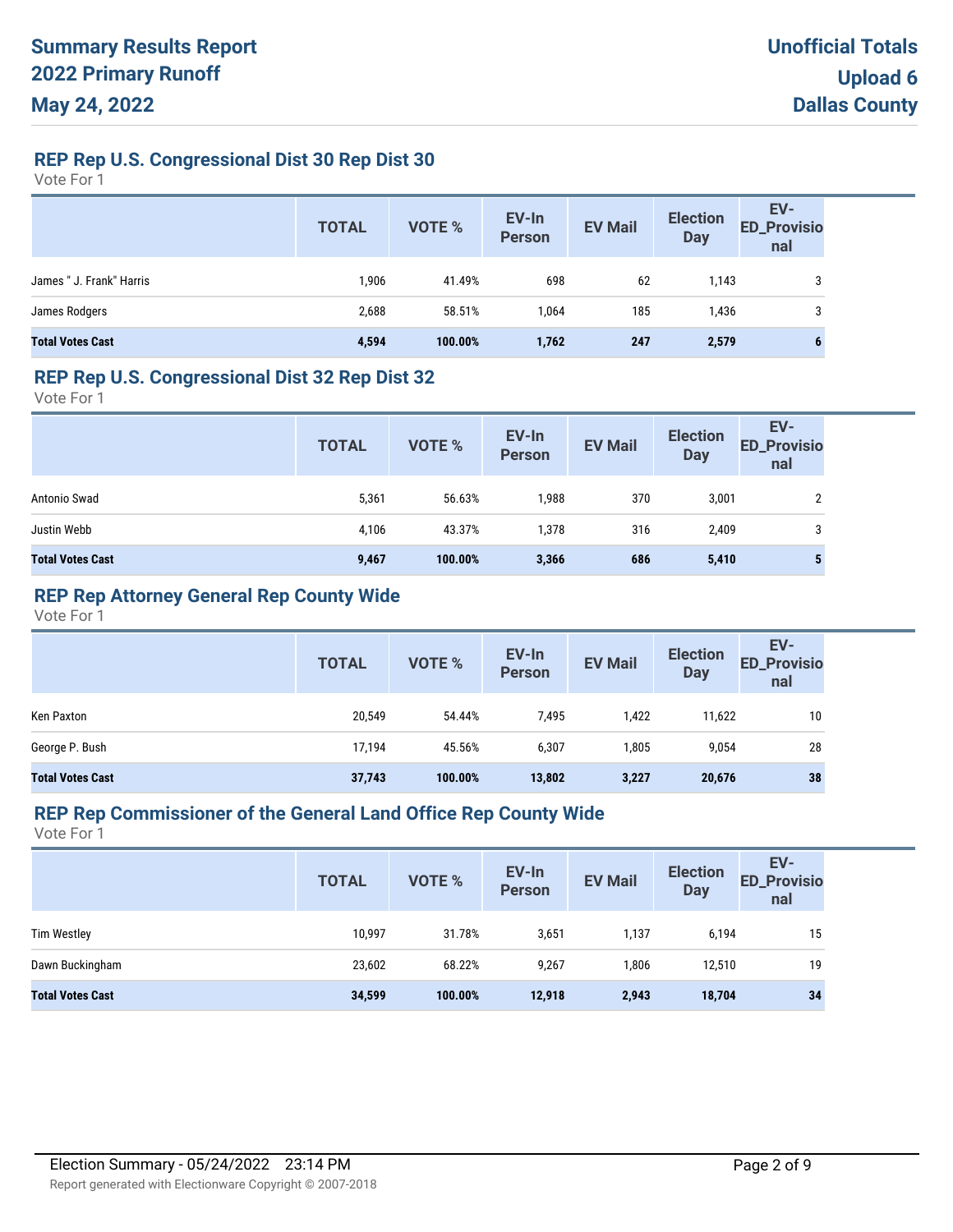# **REP Rep Railroad Commissioner Rep County Wide**

Vote For 1

|                         | <b>TOTAL</b> | VOTE %  | EV-In<br>Person | <b>EV Mail</b> | <b>Election</b><br><b>Day</b> | EV-<br>ED_Provisio<br>nal |
|-------------------------|--------------|---------|-----------------|----------------|-------------------------------|---------------------------|
| Wayne Christian         | 19,544       | 54.84%  | 7,118           | 1,975          | 10,441                        | 10                        |
| Sarah Stogner           | 16,091       | 45.16%  | 6,110           | 1.015          | 8,941                         | 25                        |
| <b>Total Votes Cast</b> | 35,635       | 100.00% | 13,228          | 2,990          | 19,382                        | 35                        |

### **REP Rep Member, State Board of Education, Dist 13 Rep District 13**

Vote For 1

|                         | <b>TOTAL</b> | VOTE %  | EV-In<br>Person | <b>EV Mail</b> | <b>Election</b><br><b>Day</b> | EV-<br><b>ED_Provisio</b><br>nal |
|-------------------------|--------------|---------|-----------------|----------------|-------------------------------|----------------------------------|
| Kathryn Monette         | 5,493        | 67.59%  | 2.126           | 303            | 3,060                         | 4                                |
| A. Denise Russell       | 2,634        | 32.41%  | 1,032           | 141            | 1,459                         | 2                                |
| <b>Total Votes Cast</b> | 8,127        | 100.00% | 3,158           | 444            | 4,519                         | 6                                |

### **REP Precinct Chair, Precinct 2099 Precinct 2099**

Vote For 1

|                         | <b>TOTAL</b> | VOTE %  | EV-In<br>Person | <b>EV Mail</b> | <b>Election</b><br>Day | EV-<br>ED_Provisio<br>nal |
|-------------------------|--------------|---------|-----------------|----------------|------------------------|---------------------------|
| <b>Bo Richardson</b>    | 53           | 69.74%  | 25              | 2              | 25                     |                           |
| Rudy Oeftering          | 23           | 30.26%  |                 |                | 13                     |                           |
| <b>Total Votes Cast</b> | 76           | 100.00% | 32              | 4              | 38                     |                           |

#### **REP Precinct Chair, Precinct 3304 Precinct 3304**

|                         | <b>TOTAL</b> | VOTE %  | EV-In<br>Person | <b>EV Mail</b> | <b>Election</b><br><b>Day</b> | EV-<br><b>ED_Provisio</b><br>nal |
|-------------------------|--------------|---------|-----------------|----------------|-------------------------------|----------------------------------|
| Laura Richter           | 19           | 59.38%  | 17              |                |                               | 0                                |
| Mary Sue McCarty        | 13           | 40.62%  | g               | 2              | 2                             | 0                                |
| <b>Total Votes Cast</b> | 32           | 100.00% | 26              | 3              | 3                             | $\bf{0}$                         |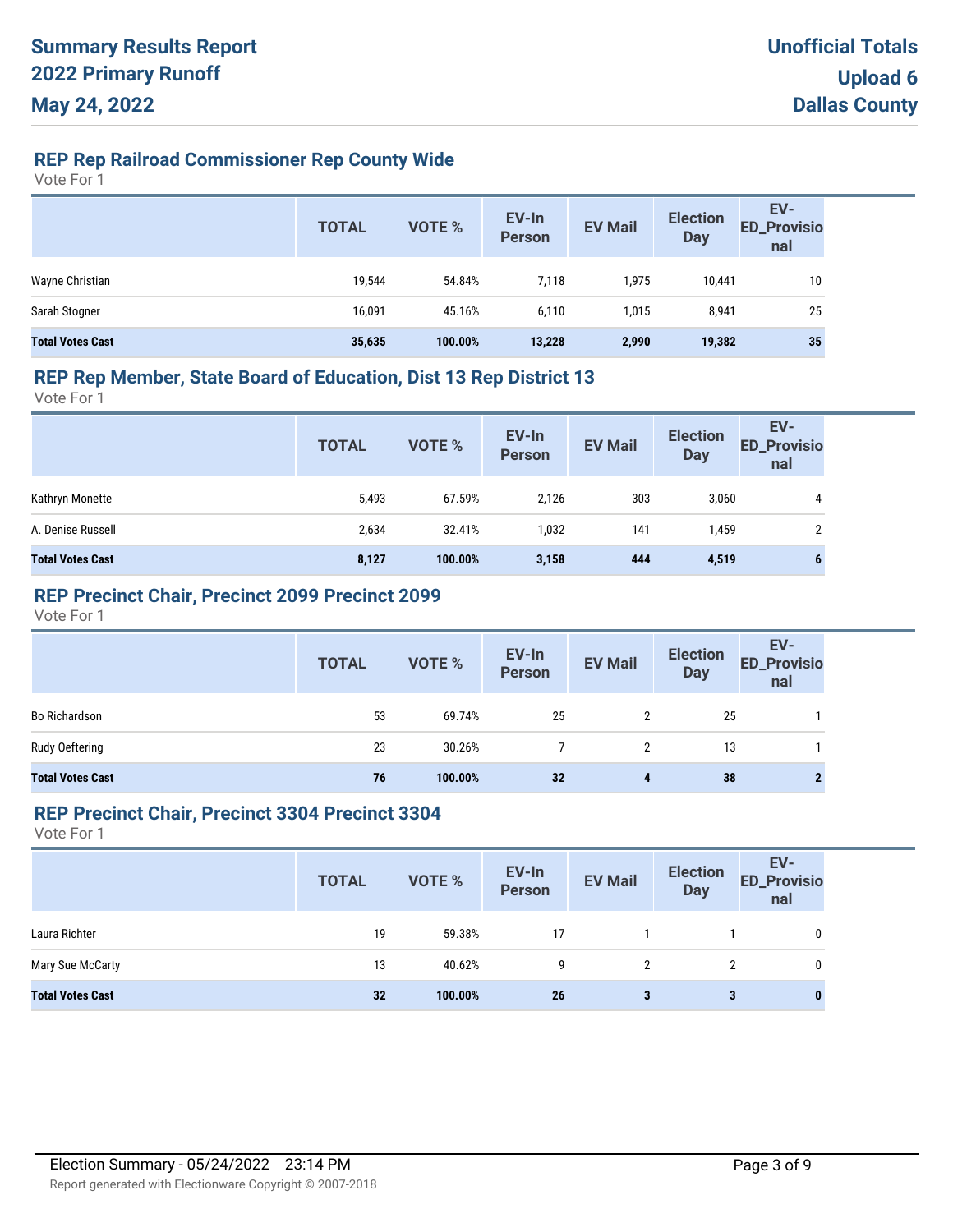# **DEM Dem U.S. Congressional Dist 24 Dem Dist 24**

Vote For 1

|                         | <b>TOTAL</b> | VOTE %  | EV-In<br>Person | <b>EV Mail</b> | <b>Election</b><br><b>Day</b> | EV-<br>ED_Provisio<br>nal |
|-------------------------|--------------|---------|-----------------|----------------|-------------------------------|---------------------------|
| Derrik T Gay            | 4,196        | 55.64%  | 1,708           | 596            | 1,884                         | 8                         |
| Jan McDowell            | 3,345        | 44.36%  | 1,235           | 459            | 1,646                         | ა                         |
| <b>Total Votes Cast</b> | 7,541        | 100.00% | 2,943           | 1,055          | 3,530                         | 13                        |

#### **DEM Dem U.S. Congressional Dist 30 Dem Dist 30**

Vote For 1

|                                                                           | <b>TOTAL</b> | VOTE % | EV-In<br>Person | <b>EV Mail</b> | <b>Election</b><br><b>Day</b> | EV-<br><b>ED_Provisio</b><br>nal |
|---------------------------------------------------------------------------|--------------|--------|-----------------|----------------|-------------------------------|----------------------------------|
| 7,025<br>60.02%<br>1,781<br>15,147<br>6,325<br>Jasmine Crockett           |              |        |                 |                |                               | 16                               |
| 939<br>39.98%<br>10,089<br>4,841<br>Jane Hope Hamilton<br>4,298           |              |        |                 |                |                               | 11                               |
| 25,236<br>100.00%<br>2,720<br><b>Total Votes Cast</b><br>10,623<br>11,866 |              |        |                 |                |                               | 27                               |

# **DEM Dem Lieutenant Governor Dem County Wide**

Vote For 1

|                         | <b>TOTAL</b> | VOTE %  | EV-In<br><b>Person</b> | <b>EV Mail</b> | <b>Election</b><br><b>Day</b> | EV-<br><b>ED_Provisio</b><br>nal |
|-------------------------|--------------|---------|------------------------|----------------|-------------------------------|----------------------------------|
| Michelle Beckley        | 23,970       | 43.14%  | 10,278                 | 2,973          | 10,692                        | 27                               |
| Mike Collier            | 31,593       | 56.86%  | 14,416                 | 4,079          | 13,054                        | 44                               |
| <b>Total Votes Cast</b> | 55,563       | 100.00% | 24,694                 | 7,052          | 23,746                        | 71                               |

#### **DEM Dem Attorney General Dem County Wide**

|                         | <b>TOTAL</b> | VOTE %  | EV-In<br>Person | <b>EV Mail</b> | <b>Election</b><br><b>Day</b> | EV-<br><b>ED_Provisio</b><br>nal |
|-------------------------|--------------|---------|-----------------|----------------|-------------------------------|----------------------------------|
| Joe Jaworski            | 23,042       | 41.44%  | 9,970           | 3,776          | 9,264                         | 32                               |
| Rochelle Mercedes Garza | 32,555       | 58.56%  | 14.735          | 3.312          | 14,468                        | 40                               |
| <b>Total Votes Cast</b> | 55,597       | 100.00% | 24,705          | 7,088          | 23,732                        | 72                               |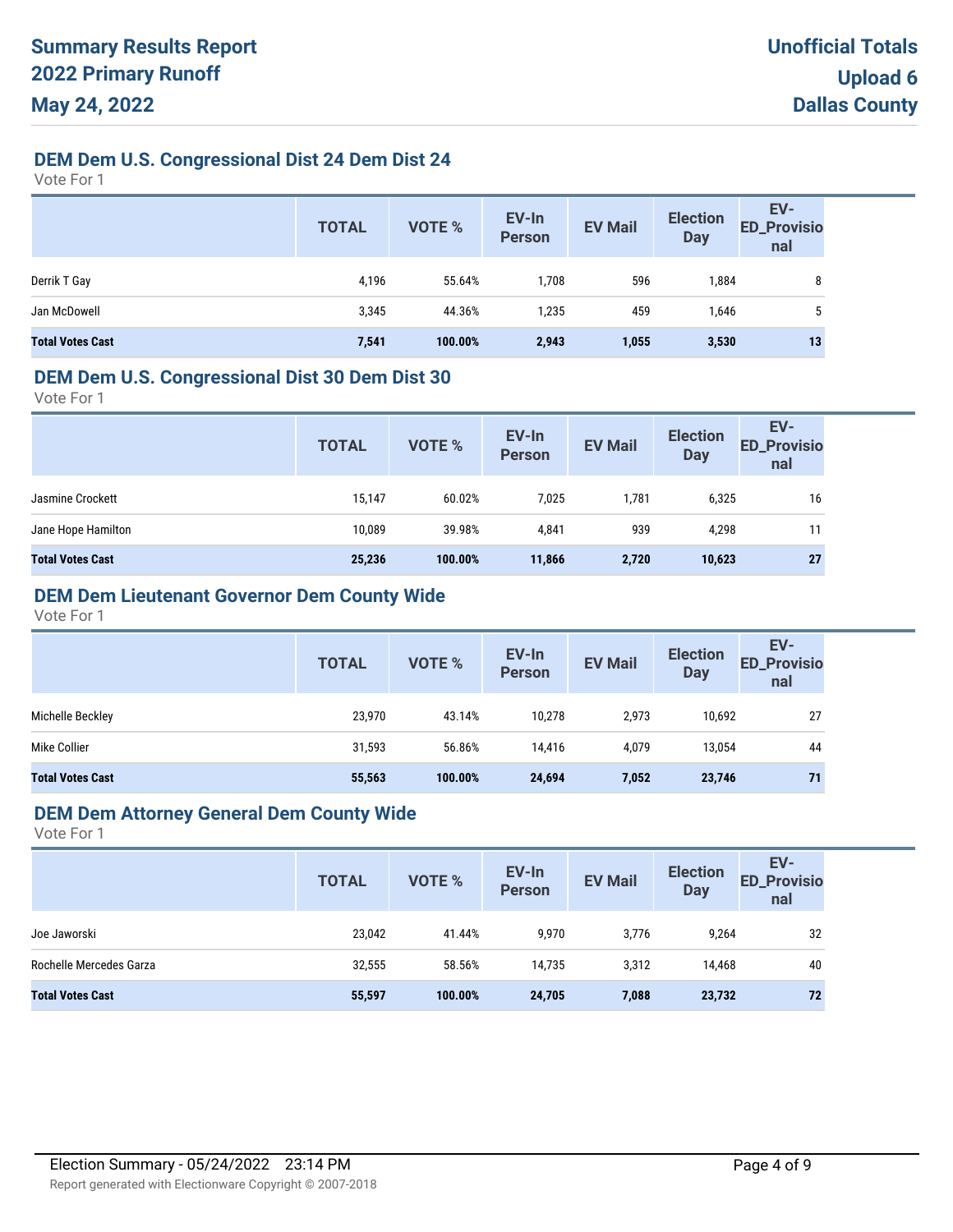# **DEM Dem Comptroller of Public Accounts Dem County Wide**

Vote For 1

|                         | <b>TOTAL</b> | VOTE %  | EV-In<br>Person | <b>EV Mail</b> | <b>Election</b><br><b>Day</b> | EV-<br><b>ED_Provisio</b><br>nal |
|-------------------------|--------------|---------|-----------------|----------------|-------------------------------|----------------------------------|
| Angel Luis Vega         | 19,413       | 35.97%  | 8,668           | 2,211          | 8,512                         | 22                               |
| Janet T. Dudding        | 34,550       | 64.03%  | 15,461          | 4.626          | 14,417                        | 46                               |
| <b>Total Votes Cast</b> | 53,963       | 100.00% | 24,129          | 6,837          | 22,929                        | 68                               |

# **DEM Dem Commissioner of the General Land Office Dem County Wide**

Vote For 1

| <b>TOTAL</b> | VOTE %  | EV-In<br><b>Person</b> | <b>EV Mail</b> | <b>Election</b><br><b>Day</b> | EV-<br><b>ED_Provisio</b><br>nal |
|--------------|---------|------------------------|----------------|-------------------------------|----------------------------------|
| 20,646       | 37.68%  | 8,300                  | 2,524          | 9,805                         | 17                               |
| 34,149       | 62.32%  | 16,148                 | 4,437          | 13,510                        | 54                               |
| 54,795       | 100.00% | 24,448                 | 6,961          | 23,315                        | 71                               |
|              |         |                        |                |                               |                                  |

# **DEM Dem State Rep, Dist 100 Dem District 100**

Vote For 1

|                         | <b>TOTAL</b> | <b>VOTE %</b> | EV-In<br><b>Person</b> | <b>EV Mail</b> | <b>Election</b><br><b>Day</b> | EV-<br><b>ED_Provisio</b><br>nal |
|-------------------------|--------------|---------------|------------------------|----------------|-------------------------------|----------------------------------|
| Sandra Crenshaw         | 1,217        | 31.89%        | 516                    | 163            | 537                           |                                  |
| Venton C Jones          | 2,599        | 68.11%        | 1,367                  | 249            | 976                           |                                  |
| <b>Total Votes Cast</b> | 3,816        | 100.00%       | 1,883                  | 412            | 1,513                         | 8                                |

#### **DEM Dem State Rep, Dist 114 Dem District 114**

|                         | <b>TOTAL</b> | VOTE %  | EV-In<br>Person | <b>EV Mail</b> | <b>Election</b><br><b>Day</b> | EV-<br><b>ED_Provisio</b><br>nal |
|-------------------------|--------------|---------|-----------------|----------------|-------------------------------|----------------------------------|
| Alexandra Guio          | 2,816        | 42.47%  | 1,048           | 175            | 1,591                         | 2                                |
| John Bryant             | 3,815        | 57.53%  | 1,657           | 376            | 1.771                         | 11                               |
| <b>Total Votes Cast</b> | 6,631        | 100.00% | 2,705           | 551            | 3,362                         | 13                               |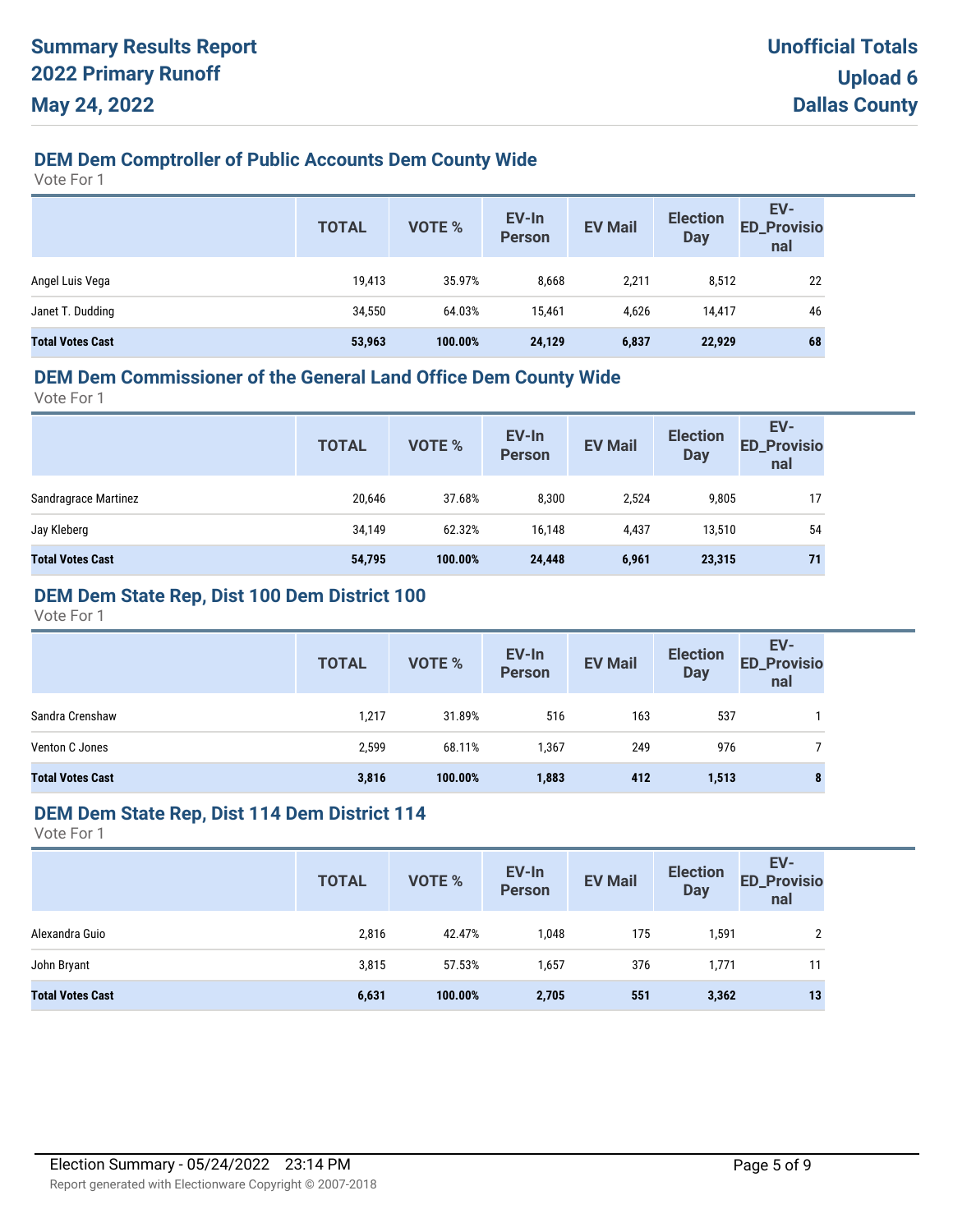# **DEM Dem Judge County Criminal Court No. 10 Dem County Wide**

Vote For 1

|                         | <b>TOTAL</b> | VOTE %  | EV-In<br><b>Person</b> | <b>EV Mail</b> | <b>Election</b><br><b>Day</b> | EV-<br>ED_Provisio<br>nal |
|-------------------------|--------------|---------|------------------------|----------------|-------------------------------|---------------------------|
| Etta J. Mullin          | 21,893       | 40.96%  | 10,054                 | 2,878          | 8,942                         | 19                        |
| Monique J. Bracey Huff  | 31,551       | 59.04%  | 13,934                 | 3,948          | 13,620                        | 49                        |
| <b>Total Votes Cast</b> | 53,444       | 100.00% | 23,988                 | 6,826          | 22,562                        | 68                        |

### **DEM Dem County Clerk Dem County Wide**

Vote For 1

|                         | <b>TOTAL</b> | <b>VOTE %</b> | EV-In<br><b>Person</b> | <b>EV Mail</b> | <b>Election</b><br><b>Day</b> | EV-<br><b>ED_Provisio</b><br>nal |
|-------------------------|--------------|---------------|------------------------|----------------|-------------------------------|----------------------------------|
| Ann Cruz                | 21,901       | 40.45%        | 9,124                  | 2,404          | 10,354                        | 19                               |
| John F. Warren          | 32,248       | 59.55%        | 15.181                 | 4,347          | 12,668                        | 52                               |
| <b>Total Votes Cast</b> | 54,149       | 100.00%       | 24,305                 | 6,751          | 23,022                        | 71                               |

### **DEM Dem County Commissioner, Precinct No. 2 Dem Comm Dist 2**

Vote For 1

|                         | <b>TOTAL</b> | <b>VOTE %</b> | EV-In<br>Person | <b>EV Mail</b> | <b>Election</b><br><b>Day</b> | EV-<br><b>ED_Provisio</b><br>nal |
|-------------------------|--------------|---------------|-----------------|----------------|-------------------------------|----------------------------------|
| Andrew Sommerman        | 9,860        | 63.63%        | 4,185           | 1,318          | 4,332                         | 25                               |
| Michelle Ocker          | 5,635        | 36.37%        | 1,783           | 651            | 3,192                         | q                                |
| <b>Total Votes Cast</b> | 15,495       | 100.00%       | 5,968           | 1,969          | 7,524                         | 34                               |

#### **DEM Dem Justice of the Peace, Precinct No. 2, Place 1 Dem District 2**

|                         | <b>TOTAL</b> | <b>VOTE %</b> | EV-In<br><b>Person</b> | <b>EV Mail</b> | <b>Election</b><br><b>Day</b> | EV-<br><b>ED_Provisio</b><br>nal |
|-------------------------|--------------|---------------|------------------------|----------------|-------------------------------|----------------------------------|
| Atalia Garcia Williams  | 2,419        | 46.61%        | 1,442                  | 399            | 574                           | 4                                |
| Margaret O'Brien        | 2,771        | 53.39%        | 1,568                  | 664            | 537                           |                                  |
| <b>Total Votes Cast</b> | 5,190        | 100.00%       | 3,010                  | 1,063          | 1,111                         |                                  |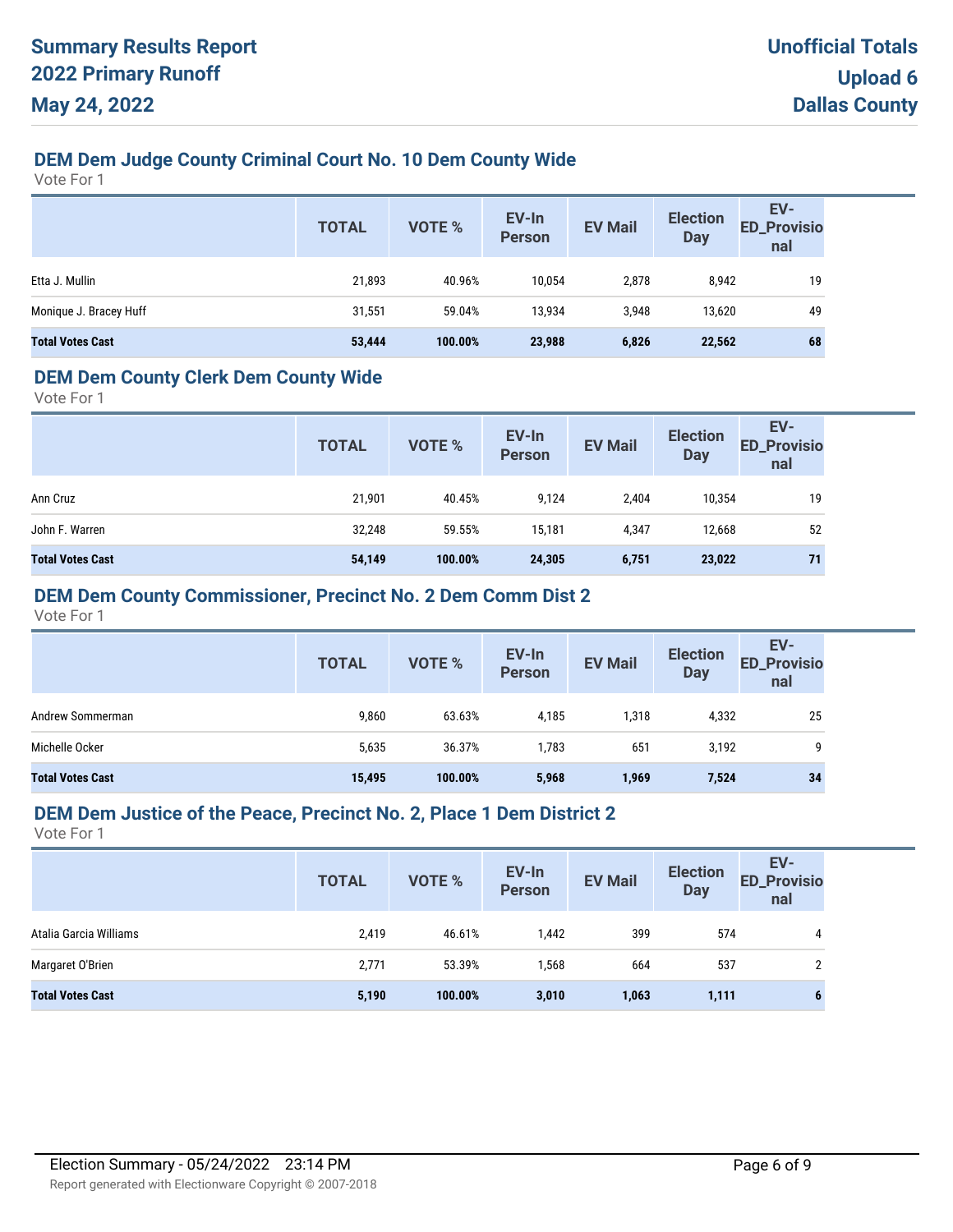# **DEM Dem Justice of the Peace, Precinct No. 5, Place 2 Dem District 5**

Vote For 1

|                         | <b>TOTAL</b> | <b>VOTE %</b> | EV-In<br>Person | <b>EV Mail</b> | <b>Election</b><br><b>Day</b> | EV-<br>ED_Provisio<br>nal |
|-------------------------|--------------|---------------|-----------------|----------------|-------------------------------|---------------------------|
| Juan Jasso              | 6,347        | 63.69%        | 2,692           | 713            | 2,923                         | 19                        |
| Desmond "Dez" Cooks     | 3,618        | 36.31%        | 1,635           | 393            | 1,583                         |                           |
| <b>Total Votes Cast</b> | 9,965        | 100.00%       | 4,327           | 1,106          | 4,506                         | 26                        |

#### **DEM Precinct Chair, Precinct 1052 Precinct 1052**

Vote For 1

|                         | <b>TOTAL</b> | VOTE %  | EV-In<br>Person | <b>EV Mail</b> | <b>Election</b><br><b>Day</b> | EV-<br>ED_Provisio<br>nal |
|-------------------------|--------------|---------|-----------------|----------------|-------------------------------|---------------------------|
| Joanna "Joey" Cade      | 181          | 58.39%  | 110             | 3              | 68                            | 0                         |
| Jan Bridges             | 129          | 41.61%  | 60              | 14             | 55                            | 0                         |
| <b>Total Votes Cast</b> | 310          | 100.00% | 170             | 17             | 123                           | 0                         |

# **DEM Precinct Chair, Precinct 1059 Precinct 1059**

Vote For 1

|                         | <b>TOTAL</b> | VOTE %  | EV-In<br>Person | <b>EV Mail</b> | <b>Election</b><br><b>Day</b> | EV-<br>ED_Provisio<br>nal |
|-------------------------|--------------|---------|-----------------|----------------|-------------------------------|---------------------------|
| Erica Cole              | 44           | 21.67%  | 19              | 6              | 19                            | 0                         |
| Angela Kutac            | 159          | 78.33%  | 91              | 13             | 55                            | 0                         |
| <b>Total Votes Cast</b> | 203          | 100.00% | 110             | 19             | 74                            | $\bf{0}$                  |

#### **DEM Precinct Chair, Precinct 1084 Precinct 1084**

|                         | <b>TOTAL</b> | <b>VOTE %</b> | EV-In<br>Person | <b>EV Mail</b> | <b>Election</b><br>Day | EV-<br><b>ED_Provisio</b><br>nal |
|-------------------------|--------------|---------------|-----------------|----------------|------------------------|----------------------------------|
| <b>Tracy Dotie Hill</b> | 162          | $60.00\%$     | 132             | 18             | 12                     | 0                                |
| Adam Bazaldua           | 108          | 40.00%        | 90              | 11             |                        | 0                                |
| <b>Total Votes Cast</b> | 270          | 100.00%       | 222             | 29             | 19                     | 0                                |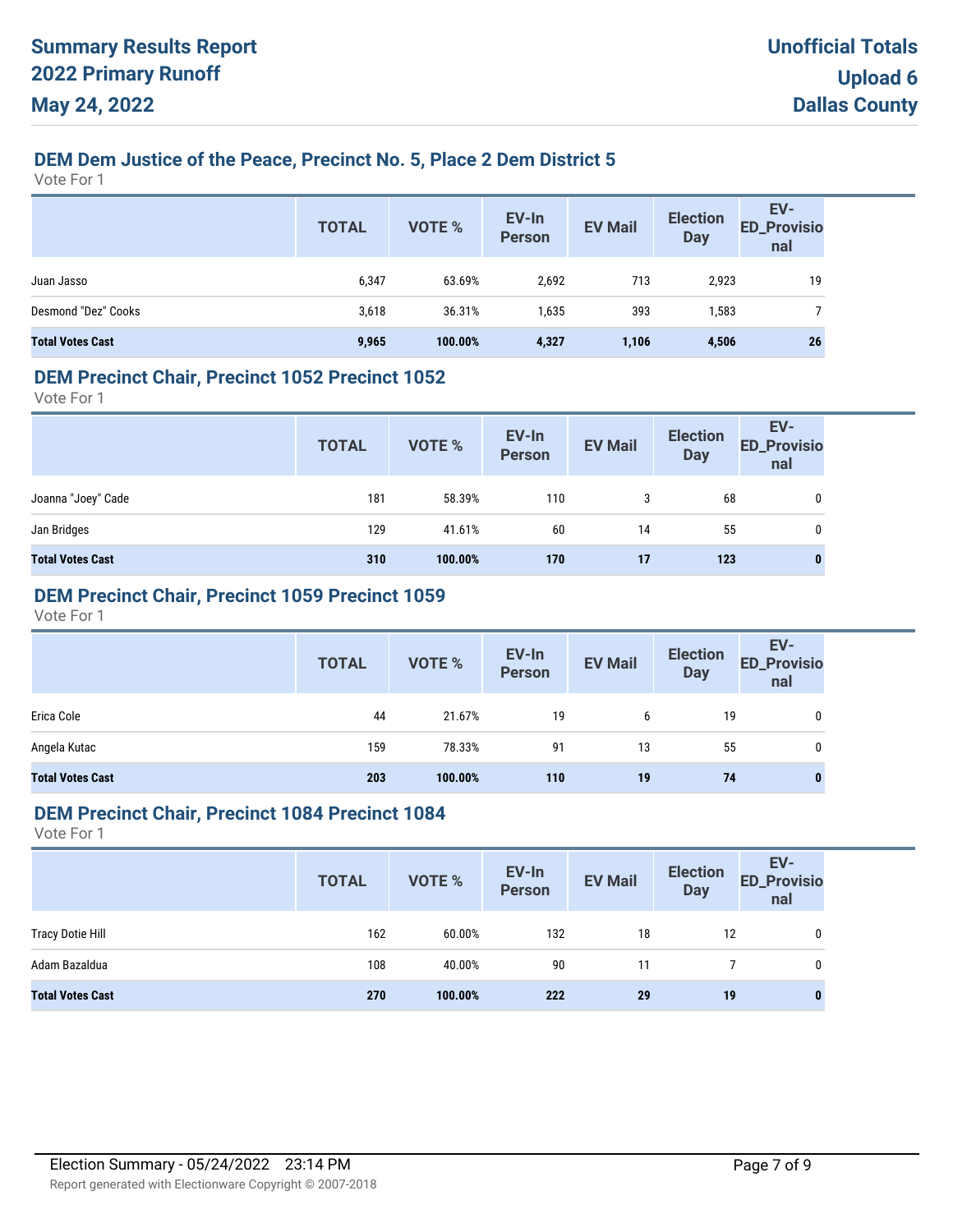### **DEM Precinct Chair, Precinct 2046 Precinct 2046**

Vote For 1

|                         | <b>TOTAL</b> | VOTE %  | EV-In<br>Person | <b>EV Mail</b> | <b>Election</b><br><b>Day</b> | EV-<br>ED_Provisio<br>nal |
|-------------------------|--------------|---------|-----------------|----------------|-------------------------------|---------------------------|
| <b>Colleen Martin</b>   | 66           | 72.53%  | 22              | 12             | 32                            | 0                         |
| Deron Valjean Patterson | 25           | 27.47%  | 12              | 4              | 9                             | 0                         |
| <b>Total Votes Cast</b> | 91           | 100.00% | 34              | 16             | 41                            | 0                         |

#### **DEM Precinct Chair, Precinct 3045 Precinct 3045**

Vote For 1

|                         | <b>TOTAL</b> | VOTE %  | EV-In<br>Person | <b>EV Mail</b> | <b>Election</b><br><b>Day</b> | EV-<br><b>ED_Provisio</b><br>nal |
|-------------------------|--------------|---------|-----------------|----------------|-------------------------------|----------------------------------|
| Shalondria Galimore     | 16           | 64.00%  |                 | 3              | 6                             | 0                                |
| Temeckia Redd Derrough  | 9            | 36.00%  |                 | 0              |                               | 0                                |
| <b>Total Votes Cast</b> | 25           | 100.00% | 14              | 3              | 8                             | 0                                |

# **DEM Precinct Chair, Precinct 3070 Precinct 3070**

Vote For 1

|                         | <b>TOTAL</b> | VOTE %  | EV-In<br>Person | <b>EV Mail</b> | <b>Election</b><br><b>Day</b> | EV-<br>ED_Provisio<br>nal |
|-------------------------|--------------|---------|-----------------|----------------|-------------------------------|---------------------------|
| Subrina Lynn Brenham    | 102          | 80.95%  | 80              | 13             | q                             | 0                         |
| Roxie Olds Pride        | 24           | 19.05%  | 10              | 11             |                               | 0                         |
| <b>Total Votes Cast</b> | 126          | 100.00% | 90              | 24             | 12                            | $\bf{0}$                  |

### **DEM Precinct Chair, Precinct 4063 Precinct 4063**

|                         | <b>TOTAL</b> | <b>VOTE %</b> | EV-In<br>Person | <b>EV Mail</b> | <b>Election</b><br><b>Day</b> | EV-<br><b>ED_Provisio</b><br>nal |
|-------------------------|--------------|---------------|-----------------|----------------|-------------------------------|----------------------------------|
| Yolanda R. Alameda      | 109          | 79.56%        | 31              | 10             | 67                            |                                  |
| Philip Hiatt Haigh      | 28           | 20.44%        | 8               |                | 19                            | 0                                |
| <b>Total Votes Cast</b> | 137          | 100.00%       | 39              | 11             | 86                            |                                  |